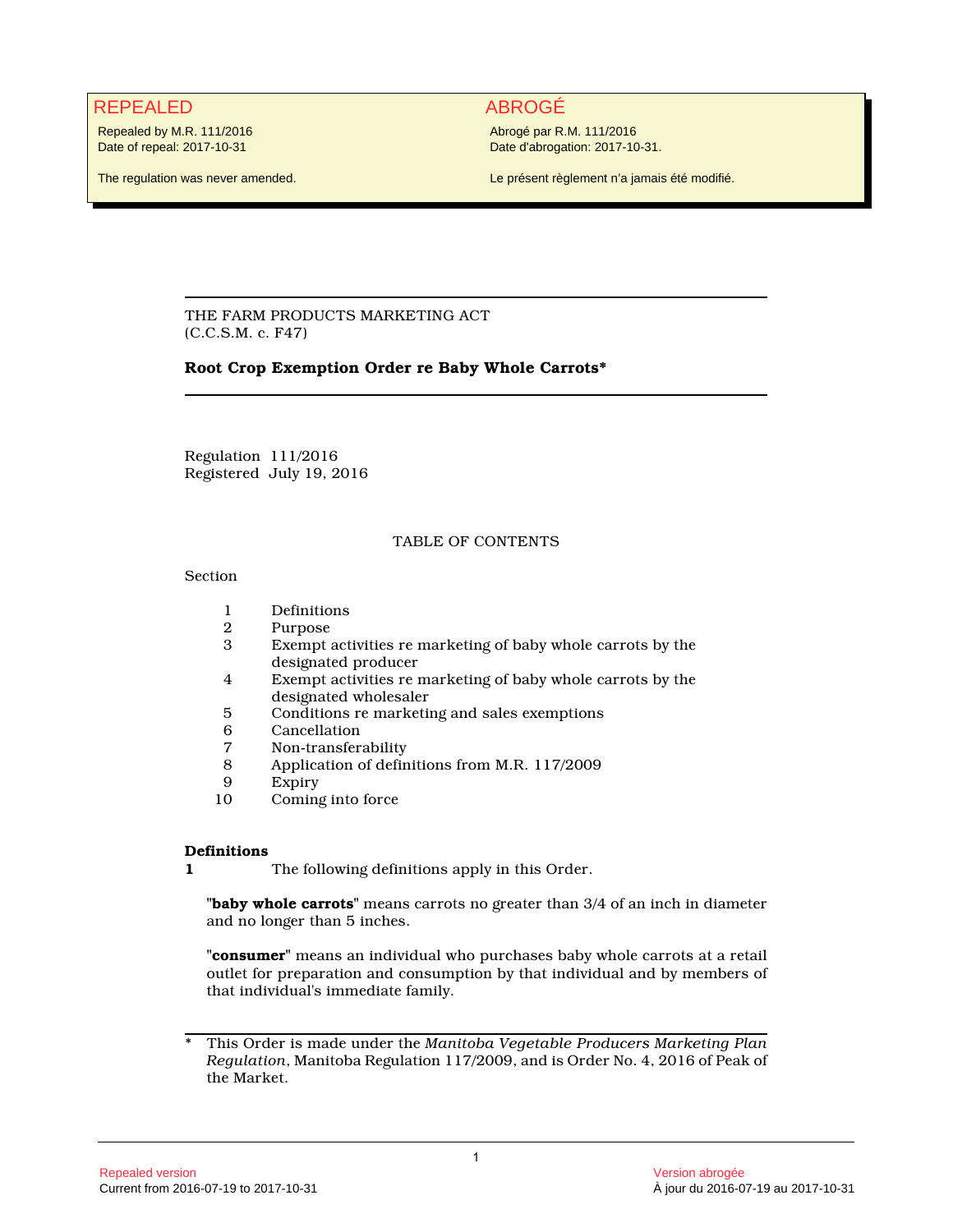**"designated wholesaler"** means The Grocery People Ltd.

**"designated producer"** means Jeffries Bros. Vegetable Growers Inc.

**"retail outlet"** means a retail grocery store in Manitoba which offers baby whole carrots for sale to a consumer.

#### **Purpose**

**2** The purpose of this Order is to provide for the production and marketing of baby whole carrots at retail outlets to a consumer outside of the quota system and pooling system for carrots operated by the board, on a trial basis, in order to better understand the issues related to the production and that market for baby whole carrots.

#### **Exempt activities re marketing of baby whole carrots by the designated producer**

**3** Subject to the terms of this Order, the designated producer is exempt from the following:

(a) sections 6, 7, 10 and 11 of the *Root Crop General Order*, Manitoba Regulation 198/94;

(b) the *Root Crop Quota Order*, Manitoba Regulation 12/95; and

(c) the *Root Crop Promotion and Research Levies Regulation*, Manitoba Regulation 112/2010;

with respect to the marketing of baby whole carrots produced by the producer in accordance with the terms of this Order.

#### **Exempt activities re marketing of baby whole carrots by the designated wholesaler**

**4** Subject to the terms of this Order, the designated wholesaler is exempt from sections 6, 7, 10, and 11 of the *Root Crop General Order*, Manitoba Regulation 198/94, with respect to any baby whole carrots acquired by the designated wholesaler from the designated producer and sold to the operator of a retail outlet for sale to consumers by the operator at the retail outlet in accordance with the terms of this Order.

#### **Conditions re marketing and sales exemptions**

**5** The exemptions provided for in this Order are subject to the following conditions:

(a) the baby whole carrots marketed by the designated producer must be delivered by the producer to the designated wholesaler's distribution facilities at 1615 King Edward Street, Winnipeg, Manitoba;

(b) the designated wholesaler must only sell the baby whole carrots to an operator of a retail outlet for sale to consumers by the operator at the retail outlet; and

(c) the designated wholesaler must not engage in the sale or distribution of baby whole carrots acquired from any source unless the baby whole carrots acquired from that source are sold to the operator of a retail outlet for sale to consumers by the operator at the retail outlet.